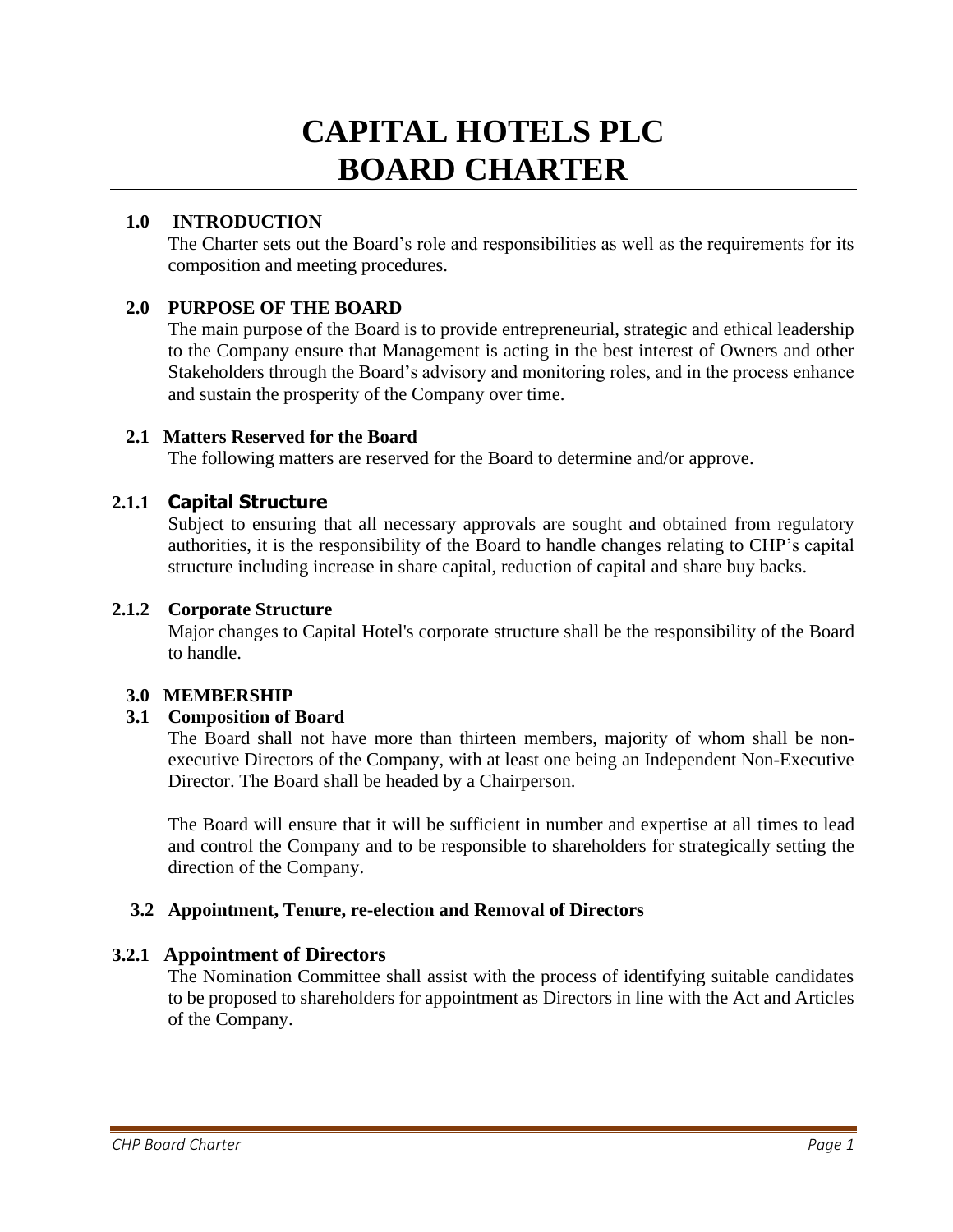# **3.2.2 Re-Election of Directors**

Subject to satisfactory performance and the provisions of the Act and the Articles of the Company, Directors shall offer themselves for re-election at regular intervals of at least once every three years.

In order to guide the decision of shareholders, names and sufficient biographical details of Directors nominated for re-election shall be accompanied by performance evaluation results and any other relevant information.

#### **3.2.3 Removal of Directors**

Removal of Directors shall be in accordance with the provision of the Act.

#### **3.2.4 Tenure of Directors**

The Code prescribes tenures for Directors as categorized below:

#### **a. Managing Directors/CEO**

The tenure of the Managing Director/Chief Executive Officer shall not exceed two terms of five years each.

## **b. Executive Directors**

The tenure of Executive Directors other than the Managing Director/Chief Executive Officer shall not exceed three terms of four years each.

Where an Executive Director is subsequently appointed as the Managing Director/Chief Executive Officer of the Company, his tenure of office in that new capacity starts from the date he assumed the position of Managing Director/ Chief Executive Officer and he is entitled to two terms of five years each PROVIDED that no person shall serve as an executive Director of a Company for a combined period of more than 15 years in total.

## **c. Non-Executive Directors**

The tenure of Non-Executive Directors shall not exceed three terms of four years each.

## **3.2.5 Casual Vacancy**

The Board of Directors shall have power to appoint new Directors to fill any casual vacancy arising out of death, resignation, retirement or removal.

Where a casual vacancy is filled by the Directors, the person shall be approved by the shareholders at the next Annual General Meeting, and if not so approved, he shall forthwith cease to be a Director.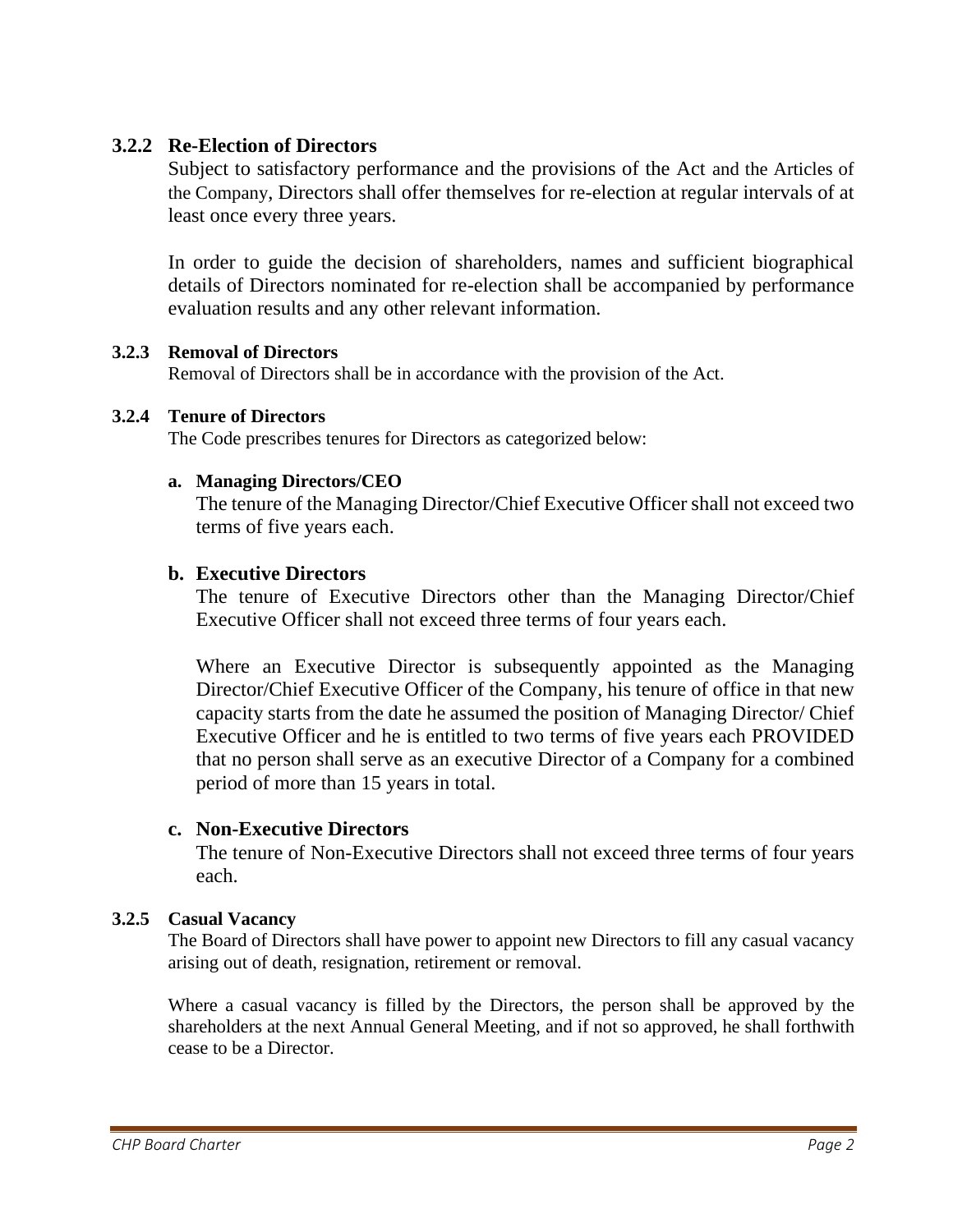The Directors may increase the number of Directors so long as it does not exceed the maximum allowed by the Articles of the Company, but the general meeting shall have power to increase or reduce the number of Directors generally.

## **3.3 Chairperson**

The Chairperson shall at all times be an Independent Non-Executive Director.

The Chairperson may be re-elected at the first meeting of the Board of Directors after the annual general meeting of the Company in which he was elected as a Director.

The Chairperson shall not sit on any Board Committee and shall not perform any executive function.

## **3.3.1 Function of the Chairperson**

The functions of the Chairperson include:

- a. Providing overall leadership and direction for the Board and the Company;
- b. Getting the Board to agree an annual Board plan;
- c Setting the agenda for Board meetings;
- d. Ensuring that the Board and its committees are composed of the relevant skills, competencies and desired experience;
- e. Ensuring that Board meetings are properly conducted and the Board is effective and functions in a cohesive manner;
- f. Ensuring that all Directors focus on their key responsibilities and play constructive role in the affairs of the Company;
- g. Ensuring that induction programs are conducted for new Directors and a continuing education program is in place for all Directors;
- h. Ensuring effective communication and relations with the Company's institutional shareholders and strategic stakeholders;
- i. Taking a lead role in the assessment, improvement and development of the Board;
- j. Presiding over general meetings of shareholders; and
- k. Confirming to Shareholders whether Board expectations have been met, particularly for the reporting period.

The Chairperson is responsible for ensuring that the Directors receive accurate, timely and clear information. Management has an obligation to provide such information and Directors shall seek clarification or amplification where necessary.

The Chairperson shall hold meetings with the Non-Executive Directors without the executives present. Led by an Independent Non-Executive Director, the Non-Executive Directors shall meet without the Chairperson present at least annually.

The position of the Chairperson and the CEO shall be separate and held by two Individuals at all time. (S.5.1(b) of SEC Code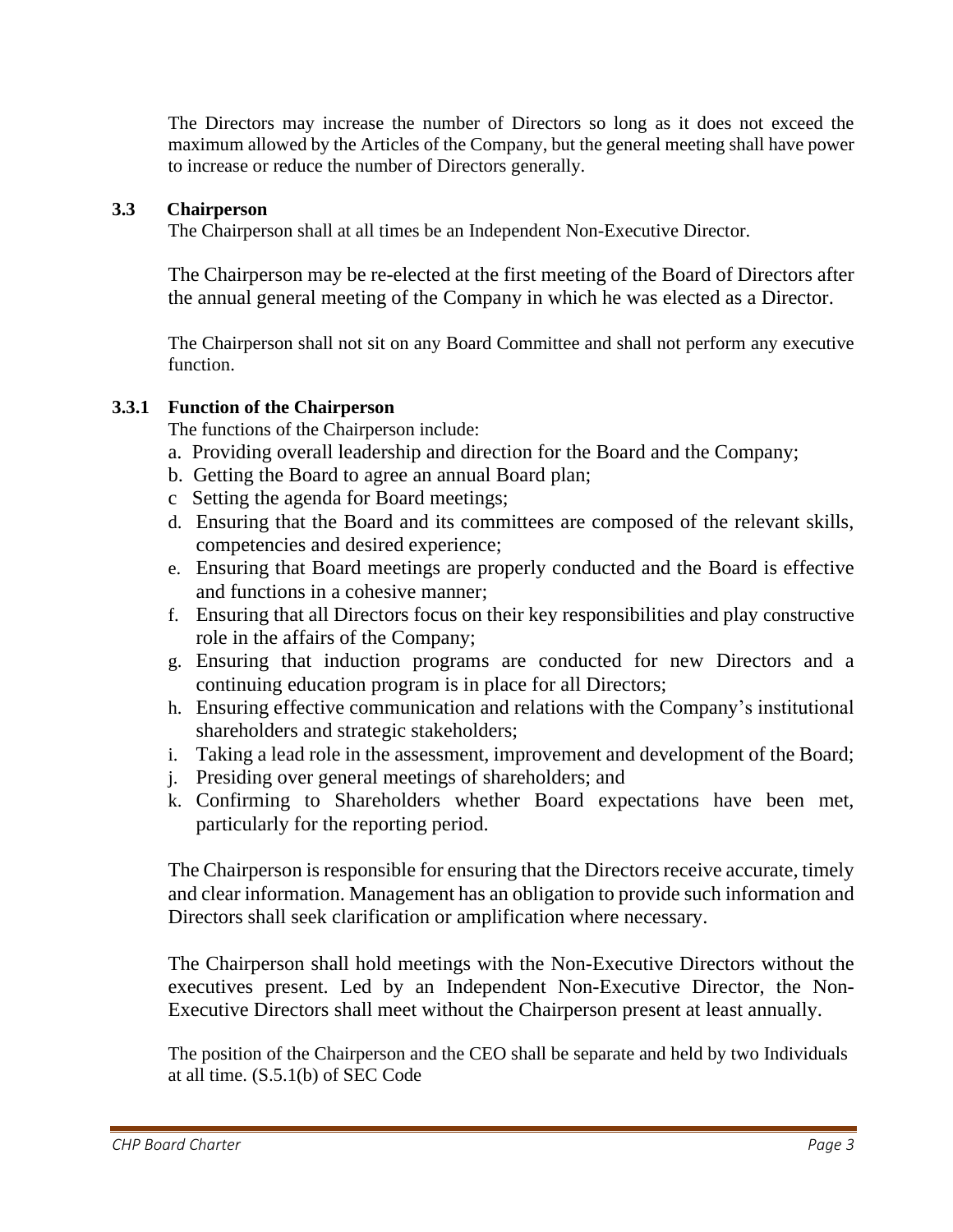# **3.4 The Managing Director/ Chief Executive Officer**

The Managing Director (MD) or Chief Executive Officer (CEO) shall be the Head of the Management and is answerable to the Board.

The MD/CEO shall be knowledgeable in relevant areas of the Company's activities, and shall demonstrate industry, credibility and integrity and have the confidence of the Board and Management.

The MD/CEO shall not be the only Executive Director on the Board of Directors of the Company.

The MD/CEO and the Senior Management shall establish a culture of integrity, compliance, conformance and performance which shall be imbibed by personnel at all levels of the Company.

# **Functions of the MD/CEO**

The functions and responsibilities of the MD/CEO shall include the following:

- a. Day-to-day running of the Company;
- b. Guiding the development and growth of the Company;
- c. Acting as the Company's leading representative in its dealings with its stakeholders.
- d. The Board may delegate some of its powers to the MD/CEO as it may deem appropriate to ensure smooth operation of the Company.

The remuneration of the MD/CEO shall be determined by the remuneration Committee and approved by the Board and may include a component that is long-term performance related, stock options and bonuses, the details of which must be disclosed in the Company's annual reports.

# **3.5 The Executive Directors**

Executive Directors shall be persons knowledgeable in relevant areas of the Company's activities in addition to possessing such other qualifications as may be needed for their specific assignments or responsibilities.

Executive Directors shall be involved in the day-to-day operations and management of the Company. In particular, they shall be responsible for their Departments and shall be answerable to the Board through the MD/CEO.

Executive Directors shall not be involved in the determination of their remuneration. The levels of remuneration of Executive Directors shall be such that will attract, retain and motivate Directors of the quality required to run the Company successfully.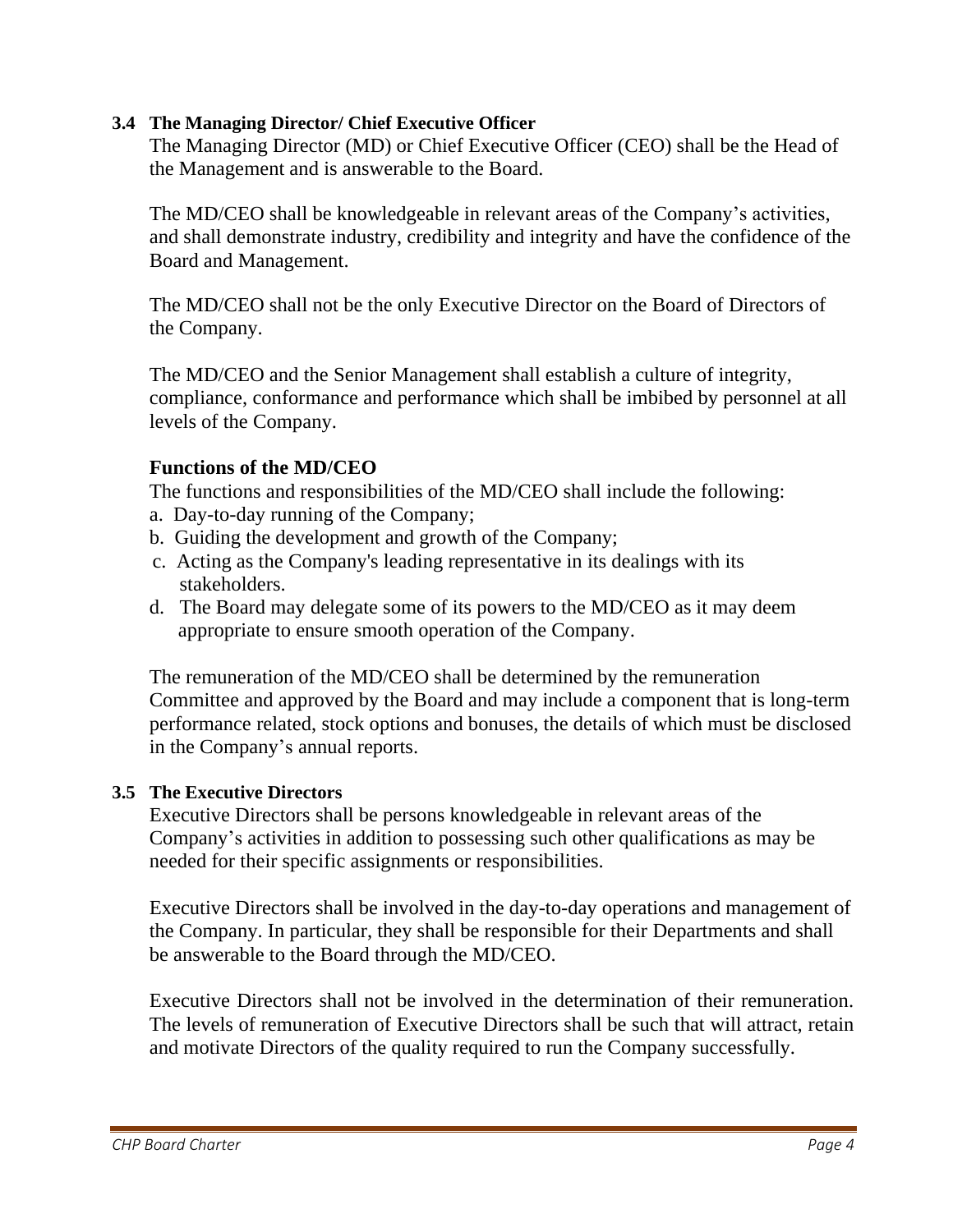An Executive Director may be appointed non-executive Director of other companies, provided such appointments are not detrimental to his/her immediate responsibilities as an executive Director and are in accordance with Board-approved policy.

Where the Board permits an executive Director to serve as a Non-Executive Director in another entity (other than in a group structure), there shall be a disclosure in the annual report as to the value of his remuneration for such appointment and the policy of the Company as to its retention or otherwise.

An Executive Director shall not take on more than one Non-Executive Directorship in a listed Company nor the Chairpersonship of such a Company unless the Company is a subsidiary or associate of the Company of which he/she is an Executive Director.

Under no circumstances shall Executive Directors sit on the Nomination and Governance Committee, Remuneration Committee or Audit Committee (whether Statutory or Board Audit Committee).

# **3.6 Non- Executive Directors**

Non-Executive Directors shall be appointed on the basis of their experience, specialist knowledge and personal qualities and are expected to bring these qualities to bear on issues of strategy, performance and resources.

Non-Executive Directors shall constructively challenge and contribute to the development of the strategy of the Company and satisfy themselves that the financial information provided by the Company is accurate and that the Company has in place a robust and adequate internal controls and risk management systems.

Non-Executive Directors shall be responsible for the performance evaluation of the MD/CEO.

Non-Executive Directors, led by an Independent Non-Executive Director, shall be responsible for performance evaluation of the Chairperson, taking into account the views of Executive Directors.

Non-Executive Directors shall have unfettered access to Executive Directors, the Company Secretary and the Internal Auditor, while access to other Senior Management (other than Executive Directors) shall be through the MD/CEO.

Non-Executive Directors shall declare any conflicts of interest on appointment. In the event that they become aware of any potential or actual conflicts of interests after appointment to the Board, they shall disclose these to the Board.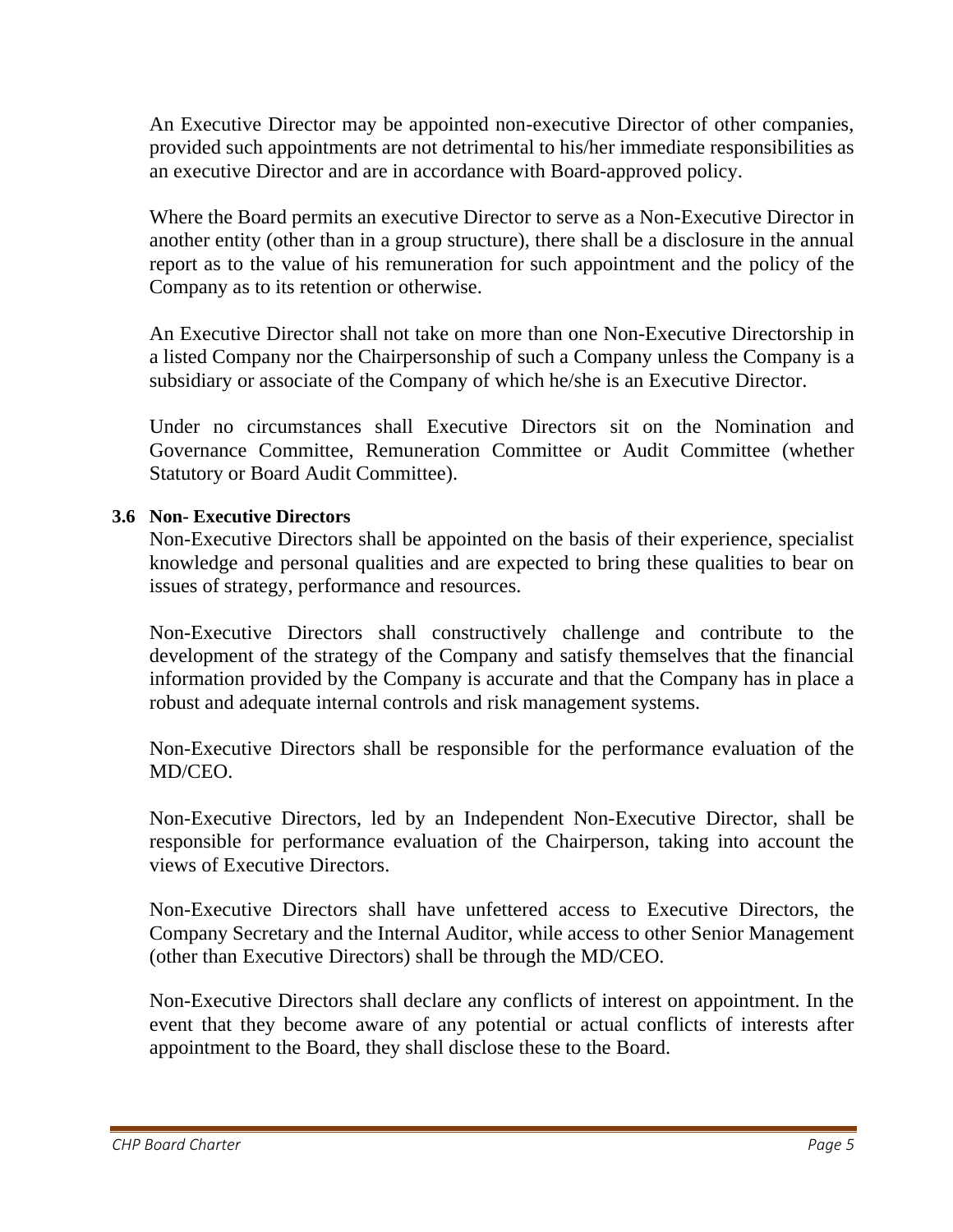Non-Executive Directors shall be provided with appropriate facilities and administrative support for the effective discharge of their duties. Adequate and comprehensive information on all Board matters shall be provided to them in a timely manner.

# **3.7 Independent Non-Executive Directors**

The main purpose of Independent Non-Executive Directors is to bring a desired degree of objectivity that sustains investors' trust and confidence by representing a strong independent voice on the Board.

An Independent Non-Executive Director shall be independent in character and judgment and accordingly shall be free from such relationships or circumstances with the Company, its Management, or substantial shareholders which may, or appear to, impair his ability to make independent judgment.

An Independent Non-Executive Director is a Non-Executive Director who:

- a. Is not a substantial shareholder of the Company (that is, one whose shareholding, directly or indirectly, does not exceed 0.1% of the Company's paid up capital) or a nominee of a substantial shareholder of the Company or otherwise related to such a substantial shareholder of the Company;
- b. Is not a representative of a shareholder that has the ability to control or significantly influence Management;
- c. Has not been an employee of the Company or group within the last five years;
- d. Is not an extended family member of any of the Company's advisers, Directors, senior employees, consultants, auditors, creditors, suppliers, customers or substantial shareholder;
- e. Does not have, and has not had within the last five years, a material business relationship with the Company either directly, or as a partner, shareholder, Director or senior employee of a body that has, or has had, such a relationship with the Company;
- f. Does not render any professional, consultancy, or other advisory services to the Company or the group, other than in a capacity of a Director;
- g. Does not receive, and has not received additional remuneration from the Company apart from a Director's fee and allowances, and does not participate in the Company's share option or a performance-related pay scheme, nor is a member of the Company's pension scheme;
- h. Has not served on the Board for more than nine years from the date of his first election; and
- i. Does not hold cross-Directorships or significant links with other Directors through involvement in other companies or bodies.

The above-mentioned criteria for establishing the independent status of an Independent Non-Executive Director are not intended to be exhaustive, but shall be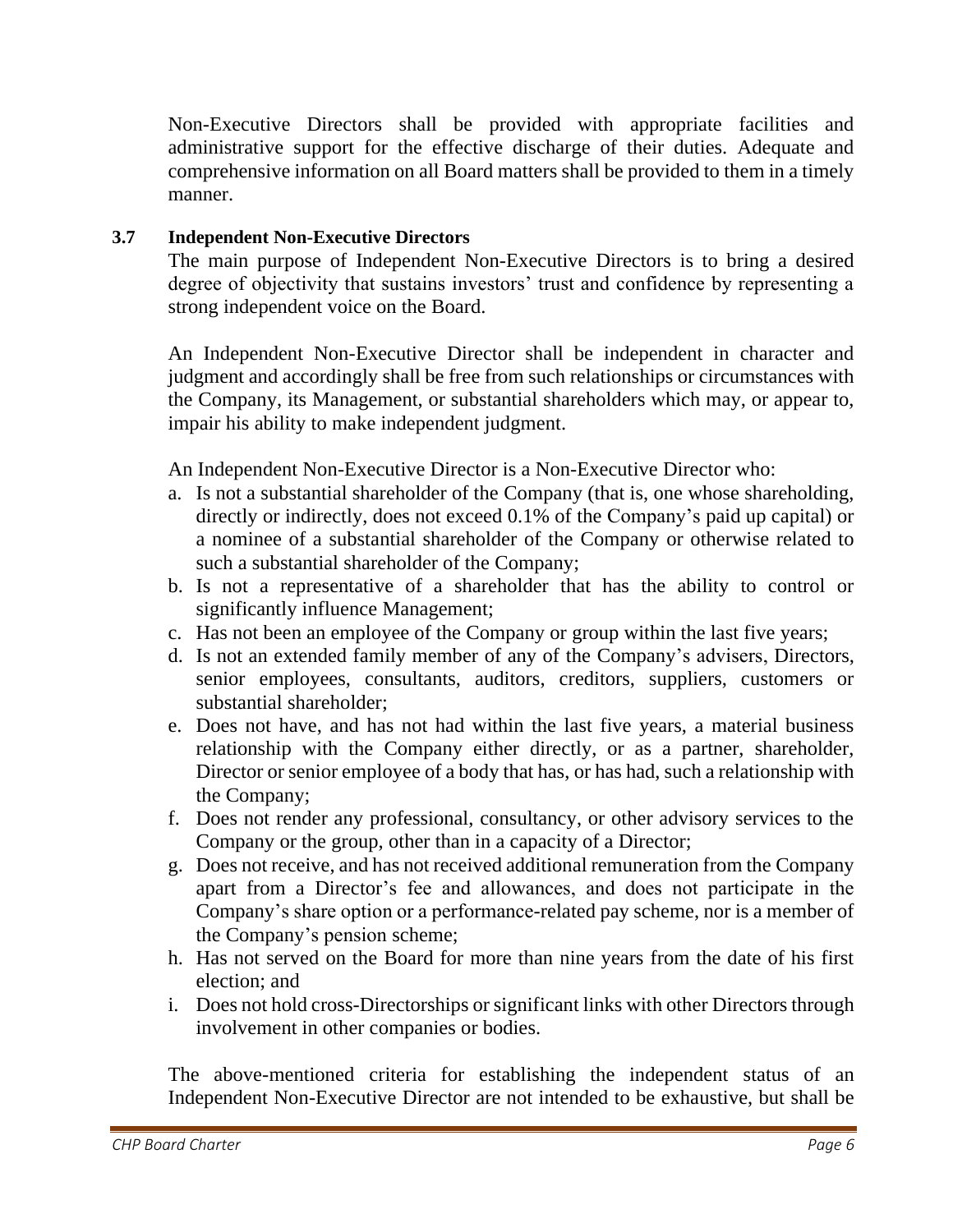considered as examples of some of those relationships or circumstances which may impair, or appear to impair, an independent Non-Executive Director's independent judgment.

An Independent Non-Executive Director shall declare annually his continued independence. The Board shall undertake an annual evaluation of the independent status of each independent Non-Executive Director of the Company.

The independent status of Independent Non-Executive Directors of a Company shall be clearly disclosed in the Company's annual report, corporate governance report, and on the website of the Company.

The reclassification of an existing Non-Executive Director into an Independent Non-Executive Director on the same Board is not allowed.

Independent non-executive Director(s) may request the Company to provide them with external professional advice in the discharge of their responsibilities. Where an Independent Non-Executive Director resigns from the Board before the expiration of his term, he shall disclose to the appropriate regulator(s) the reasons for such resignation not later than 30 days after the date of the resignation.

# **3.8 Company Secretary**

Without prejudice to the provisions of the Act, the Company Secretary shall be persons with relevant qualification and competence necessary to effectively discharge the duties of his office. He shall be appointed through a rigorous selection process similar to that of new Directors.

The Company Secretary has the primary duty of assisting the Board and Management in implementing good corporate governance practices and culture.

The Company Secretary has both functional and administrative responsibilities. The functional responsibility is to the Board to which he reports directly through the Chairperson, while the administrative responsibility is to the Company and the MD/CEO to whom he reports as the Head of Executive Management.

In addition to his statutory functions, the Company Secretary shall carry out the following duties and responsibilities:

- a. Provide the Board and Directors individually, with detailed guidance as to how their responsibilities shall be properly discharged in the best interest of the Company;
- b. Coordinate the orientation and training of new Directors;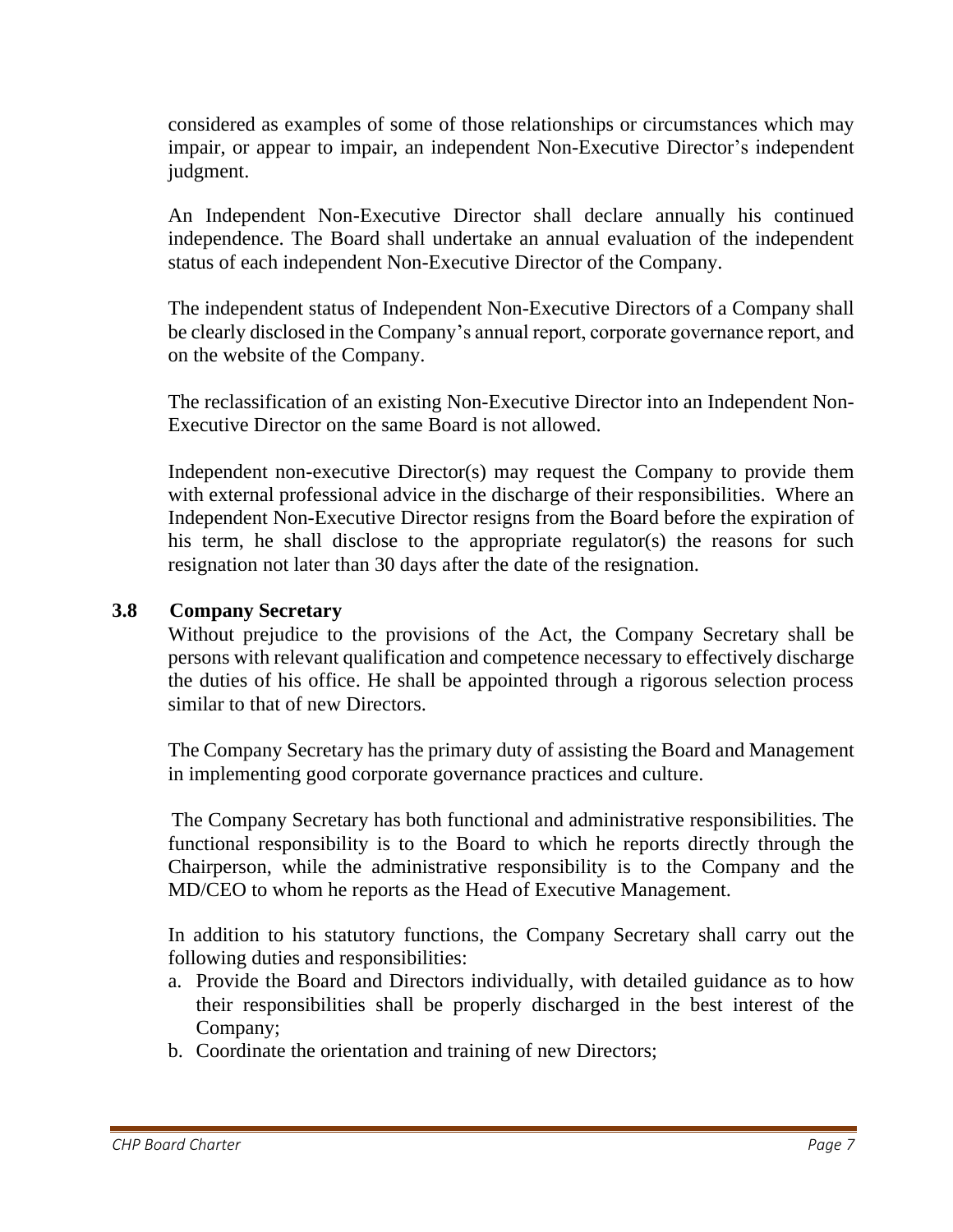- c. Assist the Chairperson and MD/CEO in coordinating activities regarding the annual Board plan and with the administration of other strategic issues at the Board level;
- d. Compilation of Board papers and ensuring that the Board's discussions and decisions are clearly and properly recorded and communicated to the relevant persons;
- e. Notify Board members of matters that warrant their attention;
- f. Provide a central source of guidance and advice to the Board and the Company, on matters of ethics, conflict of interest and good corporate governance.

Under the direction of the Chairperson, the Company Secretary's responsibilities include ensuring good information flows within the Board and its committees and between Senior Management and Non-Executive Directors.

The Company Secretary shall be properly empowered by the Board to discharge his duties and responsibilities.

The appointment and termination of the appointment of the Company Secretary shall be a matter for the Board.

# **4.0 MEETINGS**

# **4.1 Frequency**

The Board will hold quarterly meetings. Additional meetings may be held at the request of the chairperson or any one of the Directors upon the agreement of other Directors.

# **4.1b Virtual Meetings**

Virtual meetings are permissible in accordance with the Guidelines on Companies virtual Board, Committees and Management Meetings issued by the Nigerian Stock Exchange (NSE) on  $15<sup>th</sup>$  April. 2020.

# **4.2 Notice and quorum**

# **Notice**

The notice of each meeting of the Board, confirming the venue, time and date, and enclosing an agenda of items to be discussed will, unless otherwise agreed by all concerned, be forwarded to each Director and any other person required to attend, not less than the time specified in the Companies and Allied Matters Act and/or the Articles.

# **4.2.2 Quorum**

A quorum will consist of a simple majority of Board members (majority of whom must be nonexecutive Directors) present in person or via video conferencing, closed circuit television or any other telecommunication facilities. No business shall be transacted at any general meeting unless a quorum of members is present at the time when the meeting proceeds to business.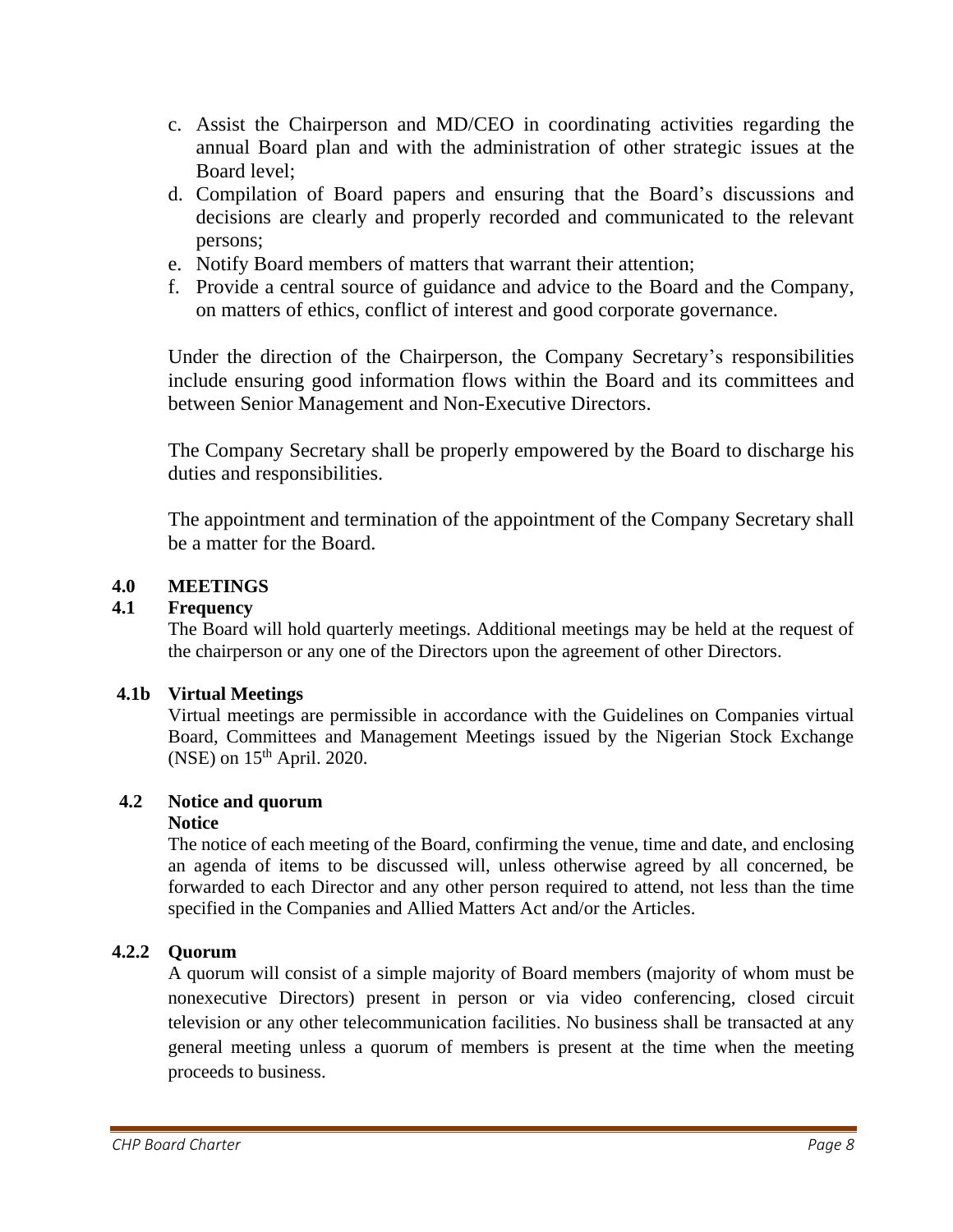#### **Where Quorum is not Present**

If within half an hour from the time appointed for the meeting a quorum is not present, the meeting if convened upon the requisition of members shall be dissolved, in any other case it shall stand adjourned to the same day in the next week, at the same time and place as the Directors may determine and if at the adjourned meeting a quorum is not present within half an hour from the time appointed for the meeting, the members present shall be a quorum. Each Director has one vote on a matter before the Board. A majority of the votes (of which the majority must be Non-Executive Directors) cast on a resolution is sufficient to approve that resolution.

In the case of a tied vote, the Chairperson shall have a second or casting vote.

Only Directors entitled to attend Board Meetings will have a right to vote at Board meetings.

#### **4.2 Agenda**

The Board shall establish an annual work plan to ensure that all relevant matters are covered by the agendas of the meetings planned for the year. The annual plan must ensure proper coverage of the matters set out in this charter.

The number, timing and length of meetings as well as the agendas are to be determined in accordance with the annual plan.

The CEO and the Company Secretary shall, in consultation with the chairperson, draw up an agenda.

A detailed agenda, together with supporting documentation and relevant Board papers, shall be circulated at least seven days prior to each meeting.

Directors must be fully prepared for Board meetings to be able to provide appropriate and constructive input on matters for discussion.

#### **4.3 Attendance**

#### **Chairperson**

The Chairperson of the Board of Directors shall preside at every General Meeting of the Company.

If at any meeting the Chairperson is not present within fifteen minutes after the time appointed for holding the meeting or is unwilling to act as Chairperson, the members present shall choose one of their numbers to be Chairperson.

## **4.4 Members other than Chairperson**

Directors may invite any person to attend specific meetings or parts of a meeting, with the prior approval of the Chairperson.

Directors are expected to participate fully, frankly and constructively in Board discussions and other activities and to bring the benefit of their knowledge, skill and abilities to the Board.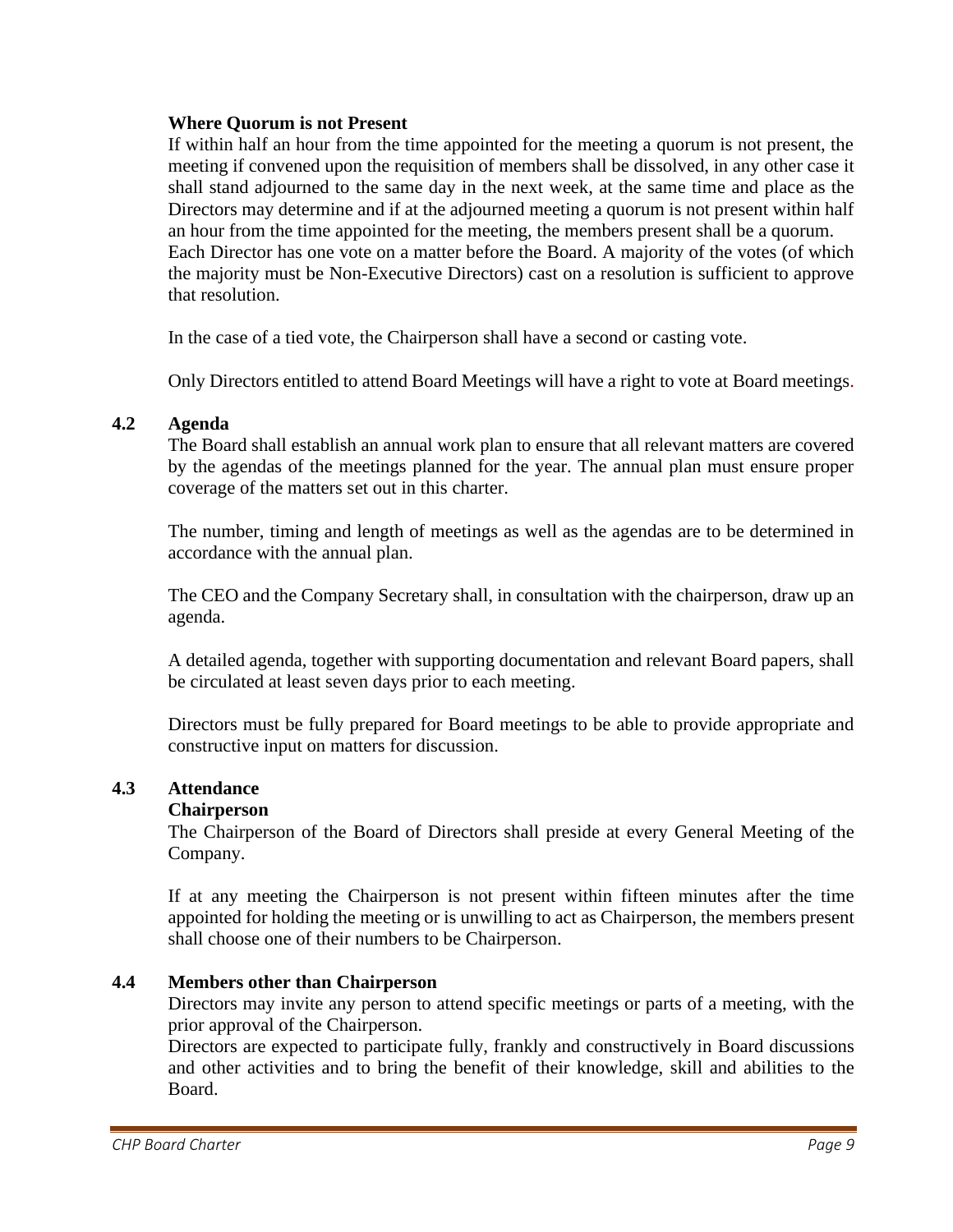Directors must attend at least two-third of all scheduled meetings of the Board, including meetings called on an ad hoc basis for special matters, unless prior apology, with reasons, has been submitted to the chairperson or Company Secretary.

#### **4.6 Minutes**

The secretary will keep appropriate records of all meetings of the Board as well as minutes of the proceedings and all decisions made.

The minutes of the meeting shall be completed within fourteen days of such meeting and shall be circulated to all Board members.

The minutes of the meeting shall be formally approved by the Board at its next scheduled meeting.

#### **4.7 Executive Sessions**

At any meeting of the Board, an opportunity shall be provided for any member to request that the Board meet in executive session during such meeting. "Executive session" shall mean a session at which the members of the Board meet without the attendance of officers or employees of CHP, Legal Counsel, Advisors or other nonmembers.

#### **5.0 RESPONSIBILITIES**

The Board being central in corporate governance shall serve as the link between the stakeholders and the Company. The Board's paramount responsibility is the positive performance of the Company in creating value for all its stakeholders.

- **5.1** The Board shall exercise leadership, enterprise, integrity and judgment in directing the Company so as to achieve continuing survival and prosperity.
- **5.2** The Board shall ensure the establishment and implementation of a succession plan, appointment, training and remuneration for both the Board and senior management of the Company.
- **5.3** The Board is accountable to the shareholders and shall exercise the important role of identifying other stakeholders relevant to the business of the Company and incorporate their expectations in its decisions.
- **5.4** The Board shall set the Company's values and standards (including ethical standards), and ensure that obligations to shareholders and other stakeholders are understood and met.
- **5.5** Elect a chairperson of the Board that is an independent non-executive Director;
- **5.6** The Board has the responsibility to establish a system to undertake formal and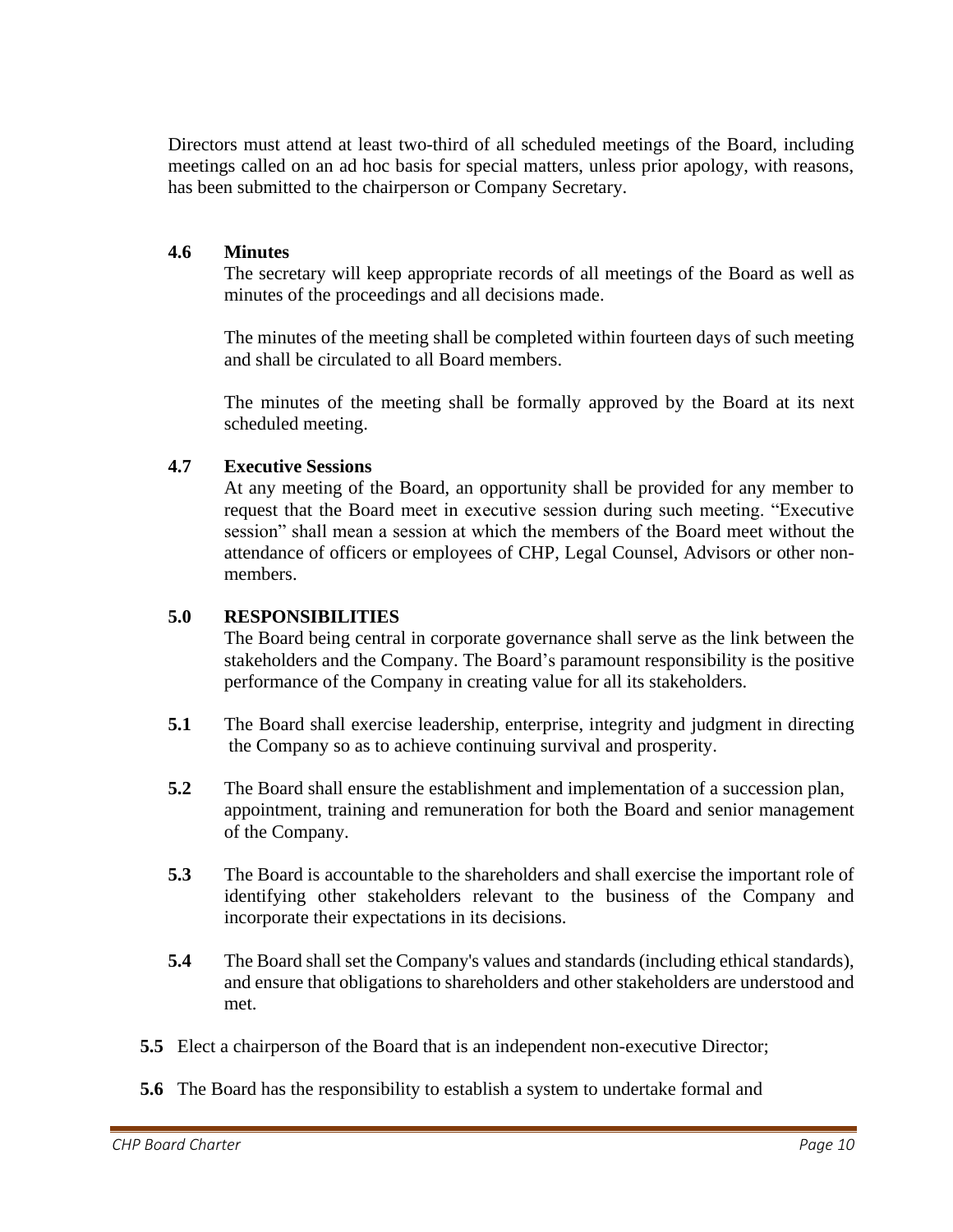rigorous annual evaluation of its own performance, that of its committees, the Chairperson and individual Directors.

- **5.7** It shall, when necessary, appoint and/or remove members from the Board in line with CAMA;
- **5.8** The appointment and removal of the Head of the Internal Audit shall be the responsibility of the Board on the recommendations of the statutory Audit Committee.
- **5.9** The Board is responsible for the establishment of the Company's risk management framework as well as oversight over its implementation.
- **5.10** The Board shall be responsible for Information Technology governance.
- **5.11** The Board shall be responsible for the Company's internal control system, financial control and reporting to ensure that errors and misleading statements are detected and corrected.
- **5.12** Review the Company's goals and strategies for achieving them;
- **5.13** Approve the annual budget;
- **5.14** Approve the annual, half-yearly and quarterly financial statements, reports to shareholders and the public and ensure the integrity of financial reports and that the financial statements comply with laws and regulations;
- **5.15** Approve the Directors' statutory report to be published in the annual report;
- **5.16** Consider and approve a dividend on the recommendation of the Audit Committee from a sustainability, cash flow and affordability perspective;
- **5.17** Review the Board's performance, composition, structure and succession;
- **5.18** Review the Company's internal and external audit reports;
- **5.19** Review the performance of, necessity for, and composition of Board Committees;
- **5.20** The above mentioned responsibilities are not intended to be exhaustive.

#### **6.0 REMUNERATION**

Executive Directors shall not receive any sitting allowances or Director's fees.

The remuneration of executive Directors shall be determined by the Board on the recommendation of the Nomination committee and shall be structured to link rewards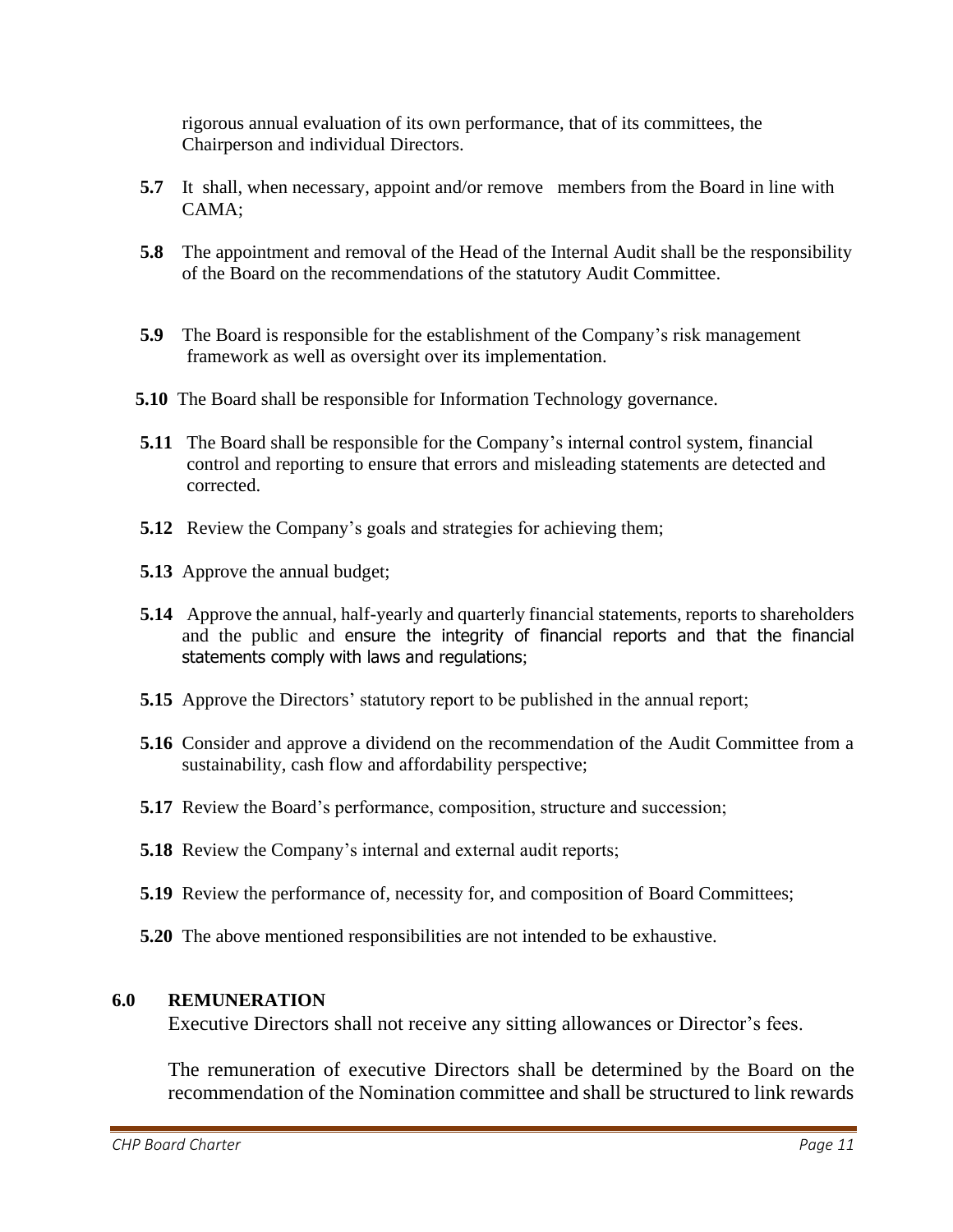to corporate and individual performances as per their contracts of employment with the Company and the details thereof must be disclosed in the Company's annual report.

Non-Executive Directors shall be entitled to be paid sitting allowances, Directors' fees and reimbursable travel and hotel expenses as per their terms of engagement.

Fees for the Chairperson's and the other Directors' services to the Company may only be paid in accordance with a special resolution approved by the shareholders, at the annual general meeting of the Company. These payments, in addition to any other benefits made to Non-Executive Directors shall be disclosed in the Company's Annual Report.

## **7.0 WORK PLAN**

The Board shall annually develop a work plan to identify and set timeframes for the duties it is responsible for performing according to the Act and or Articles of Association of the Company. It shall regularly monitor its compliance with performing such duties within the timeframes specified in the work plan.

## **8.0 DELEGATION AND POWERS**

#### **8.1 Delegation of Authority**

Unless otherwise provided in the Articles the Board of Directors may exercise their powers through Committees consisting of such members of the body as they think fit. The Board may delegate certain functions to well-structured committees but without abdicating its own responsibilities.

Delegation may be formal and may involve the following:

- a. Establishment of an annual review of formal terms of reference for each Board Committee;
- b. Appropriate constitution of committees with due regard to the skills required by each committee; and
- c. The establishment of a framework for the delegation of authority to management. These matters should be monitored and evaluated on a regular basis.

Board committees will observe the same rules of conduct and procedures as the Board unless the Board determines otherwise.

Board Committees will only speak and act for the Board when so authorized. The authority conferred on a Board committee will not derogate from the authority delegated to the CEO by the Board.

The Board shall clearly define the parameters of Ad-Hoc/Sub-Committees.

The Board shall reserve the right to make final approvals on the recommendations of its Committees.

#### **8.2 Ability to Take Independent Professional Advice**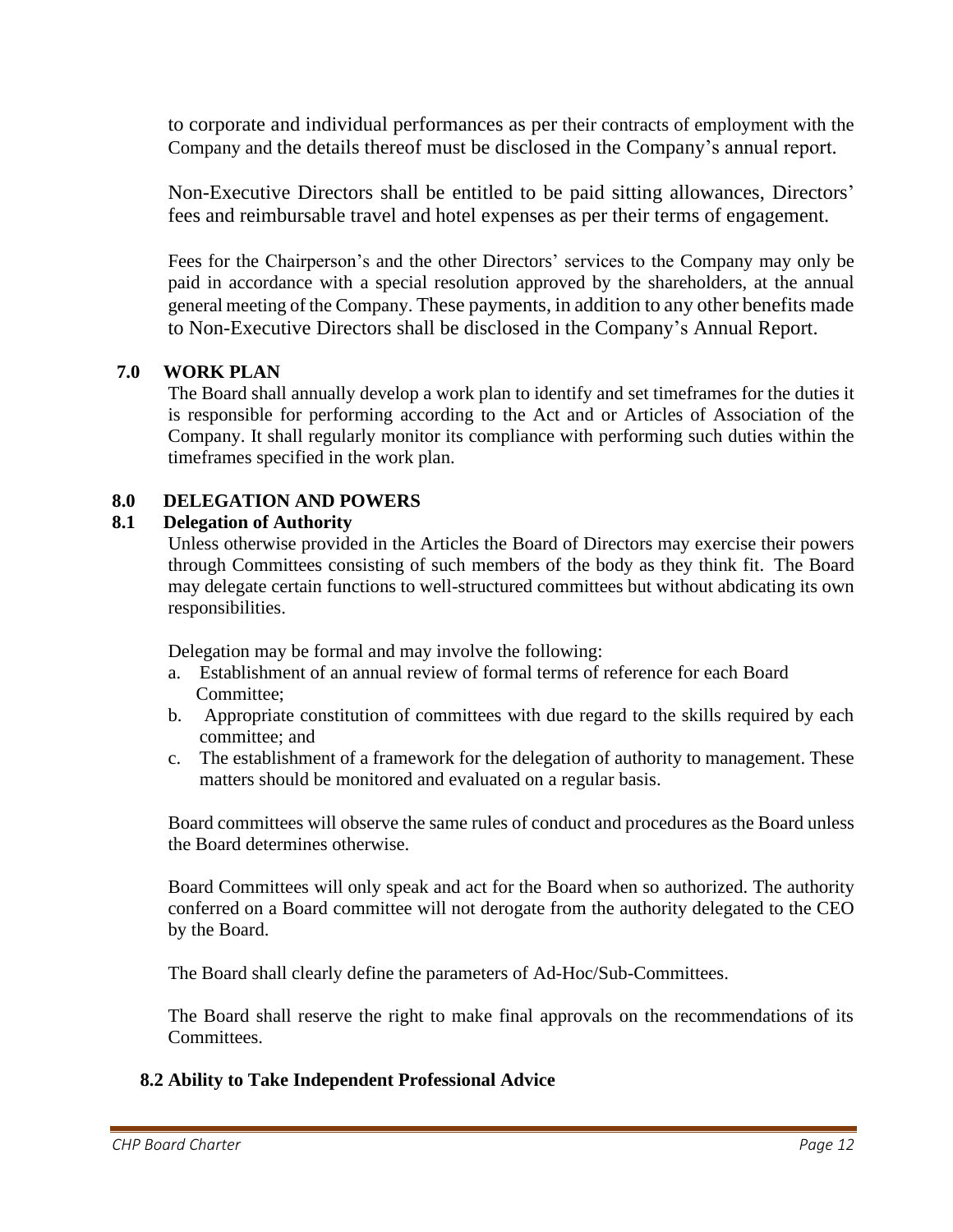Directors may, if necessary, take independent professional advice at the Company's expense in accordance with procedure approved by the Board for this purpose. The Board shall have the authority to retain or replace the advisor, and approve fees and other retention terms for any such Consultant or Adviser that it deems necessary to assist in fulfilling its duties.

However, before the external advice is sought, consent needs to be obtained. In the case of:

- a) the Board from the Chairperson;
- b) a Committee from the Committee Chairperson
- c) an individual Director from the Chairperson or the relevant Committee Chairperson, as the case may be;

The Board Chairperson or a Committee Chairperson, as applicable, may determine that any external advice received by an individual Director be circulated to the other members of the Board.

# **9.0 COMMITTEES OF THE BOARD**

The following are the Committees of the Board as currently constituted and their functions are detailed in their respective Committee Charters:

- a) Business, Finance and Purchasing Committee
- b) Nomination, Governance & Risk Committee

# **10.0 LIABILITY FOR ACTS OF THE COMPANY**

Any act of the members in general meeting, the Board of Directors, or of a CEO while carrying on in the usual way of the business of the Company, shall be treated as the act of the Company itself and the Company shall be criminally and civilly liable to the same extent as if it were a natural person. Provided that- (a) the Company shall not incur civil liability to any person if that person had actual knowledge at the time of the transaction in question that the general meeting, Board of Directors, or CEO, as the case may be, had no power to act in the matter or had acted in an irregular manner or if, having regard to his position with or relationship to the Company, he/she ought to have known of the absence of such power or of the irregularity; (b) if in fact a business is being carried on by the Company, the Company shall not escape liability for acts undertaken in connection with that business merely because the business in question was not among the business authorized by the Company's memorandum of Association.

## **11.0 INDUCTION OF NEW MEMBERS**

The Board shall establish a formal orientation programme to familiarize new Directors with Company operations, strategic plan, Senior Management and its business environment, and to induct them in their fiduciary duties and responsibilities.

At CHP's expense all Directors shall participate in periodic, relevant professional continuing education programmes in order to update their knowledge and skills and keep them informed of new developments in CHP's business and operating environment.

The Company Secretary will assist the chairperson with the induction and orientation of Directors.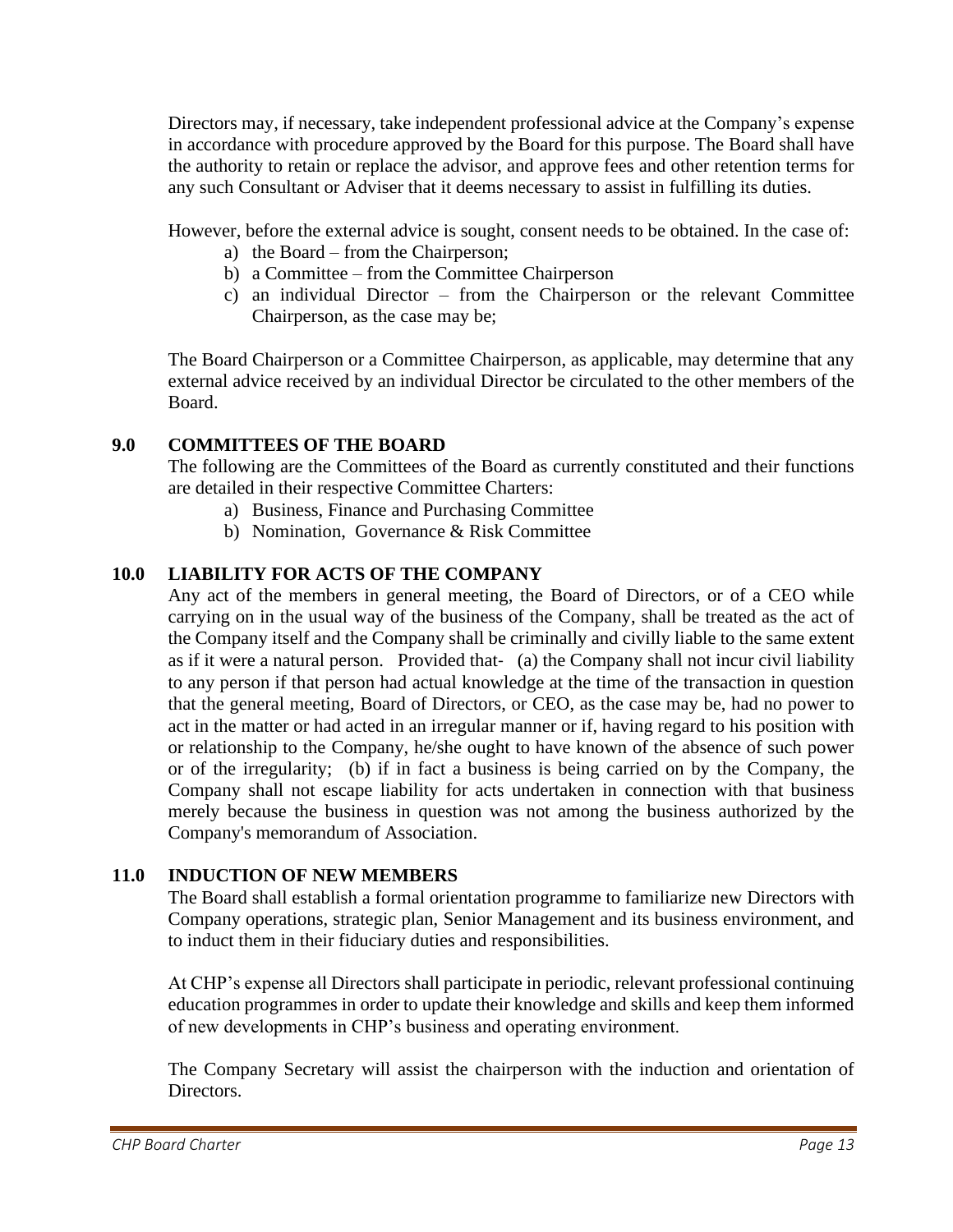The induction and ongoing training programmes of the Board will incorporate risk governance.

# **12.0 INSIDER TRADING**

Insider trading undermines investor confidence in the fairness and integrity of the securities market. Insiders are, therefore, precluded from buying and selling any security in breach of their fiduciary duty and other relationship of trust and confidence while in possession of material, privileged, non-public, and price-sensitive information about the security.

# **13.0 RELATED PARTY TRANSACTIONS**

The Company shall disclose all transactions between related parties, whether natural persons or body corporate, including whether such transactions have been executed at arm's length and on normal market terms.

# **14.0 POLICY ON CONFLICT OF INTEREST**

The Board shall hereby set a distinct policy on conflict of interest situations. This policy shall be guided by the following principles:

- a. Directors shall promptly disclose any real or potential conflict of interest that they may have by virtue of their membership of the Board.
- b. A Director shall not be present during the time any matter on which he has an interest is being discussed or decided.
- c. If a Director is not certain whether he is in a conflict of interest situation, the Director concerned shall discuss the matter with the Chairperson of the Board, the Company Secretary or the Chairperson of the Nomination and Governance Committee for advice and guidance.
- d. If any question arises before the Board as to the existence of a real or perceived conflict of interest, the Board shall by a simple majority determine if a conflict of interest situation exists. The Director or Directors potentially in the conflict of interest situation shall not be present during any discussion and voting on the issue.
- e. Directors who are aware of a real, potential or perceived conflict of interest on the part of a fellow Director, have a responsibility to raise the issue promptly for clarification, either with the Director concerned, the Chairperson of the Board or the Chairperson of the Nomination and Governance Committee.
- f. Disclosure by a Director of a real, potential or perceived conflict of interest or a decision by the Board as to whether a conflict of interest exists shall be recorded in the minutes of the meeting.
- g. No member of Executive Management (Director level and above) leaving the services of a relevant regulatory agency/institution, for any reason, shall be appointed as a Director or top management staff of an institution that has been directly supervised or regulated by the said regulatory institution until after three